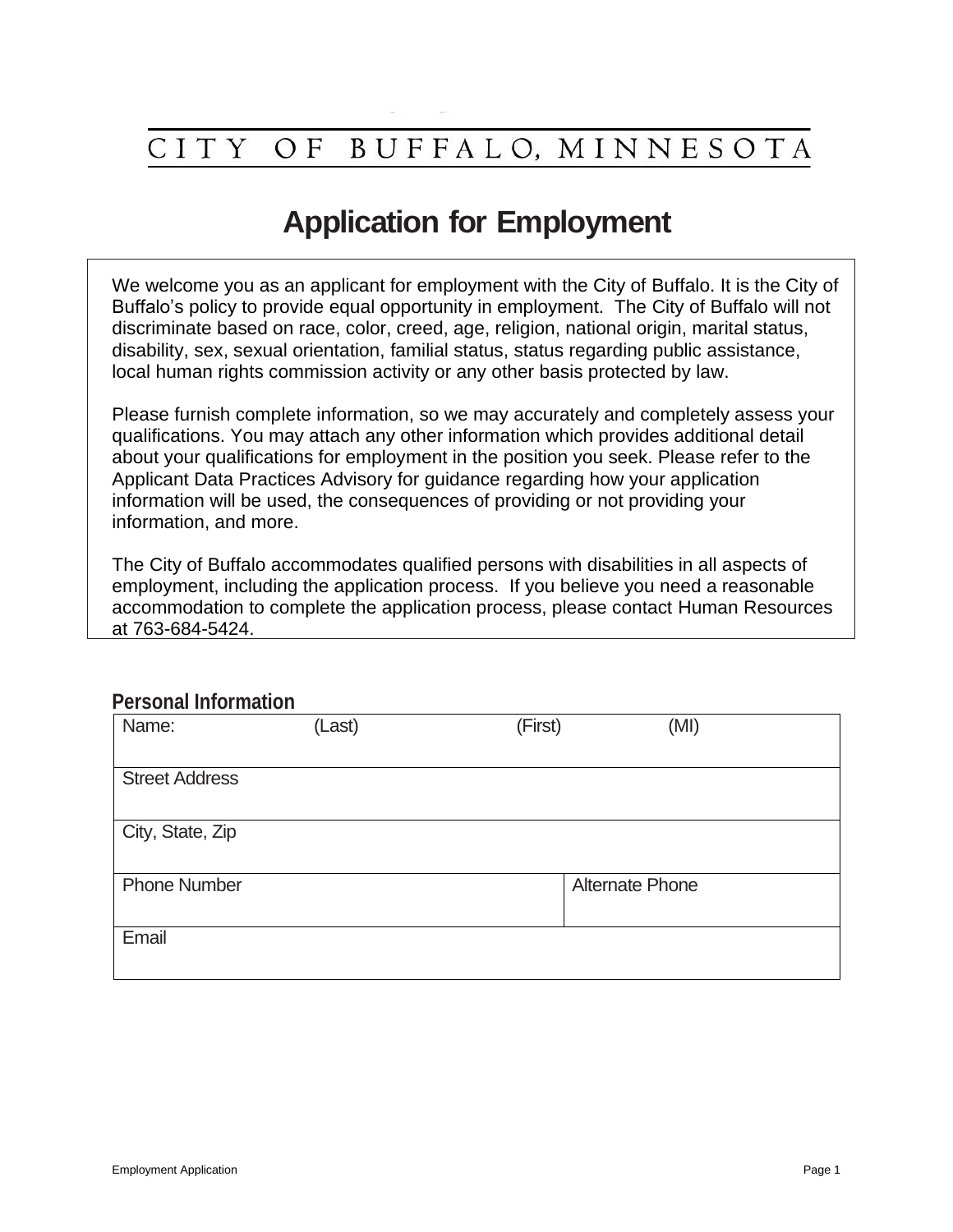### **Please print in INK or type when completing this application**

Title of position applying for:

| Are you legally eligible to work in the United States in the position for   | Yes No               |
|-----------------------------------------------------------------------------|----------------------|
| which you are applying?                                                     |                      |
| Proof of citizenship or work eligibility will be required as a condition of |                      |
| employment.                                                                 |                      |
| Will your continued employment require employer sponsorship?                | $\Box$ Yes $\Box$ No |
| Are you at least 18 years old?                                              | Yes                  |

## **Educational Information**

| <b>Highest grade completed</b> |                      |                      |                      |
|--------------------------------|----------------------|----------------------|----------------------|
| 12345678                       | 9 10 11 12 GED       | 13 14 15 16          | MA MS PHD JD         |
| Grade School                   | <b>High School</b>   | College/Technical    | Graduate             |
| Did you graduate:              | $\Box$ Yes $\Box$ No | $\Box$ Yes $\Box$ No | $\Box$ Yes $\Box$ No |
| (Please check)                 | <b>High School</b>   | College/Technical    | Graduate JD          |

| <b>School Name</b>      | <b>Address</b> | <b>Course of study</b> | <b>Degree</b> |
|-------------------------|----------------|------------------------|---------------|
| High School:            |                |                        |               |
| College:                |                |                        |               |
| <b>Graduate School:</b> |                |                        |               |
| Technical/Vocational:   |                |                        |               |
| Other:                  |                |                        |               |
| Other:                  |                |                        |               |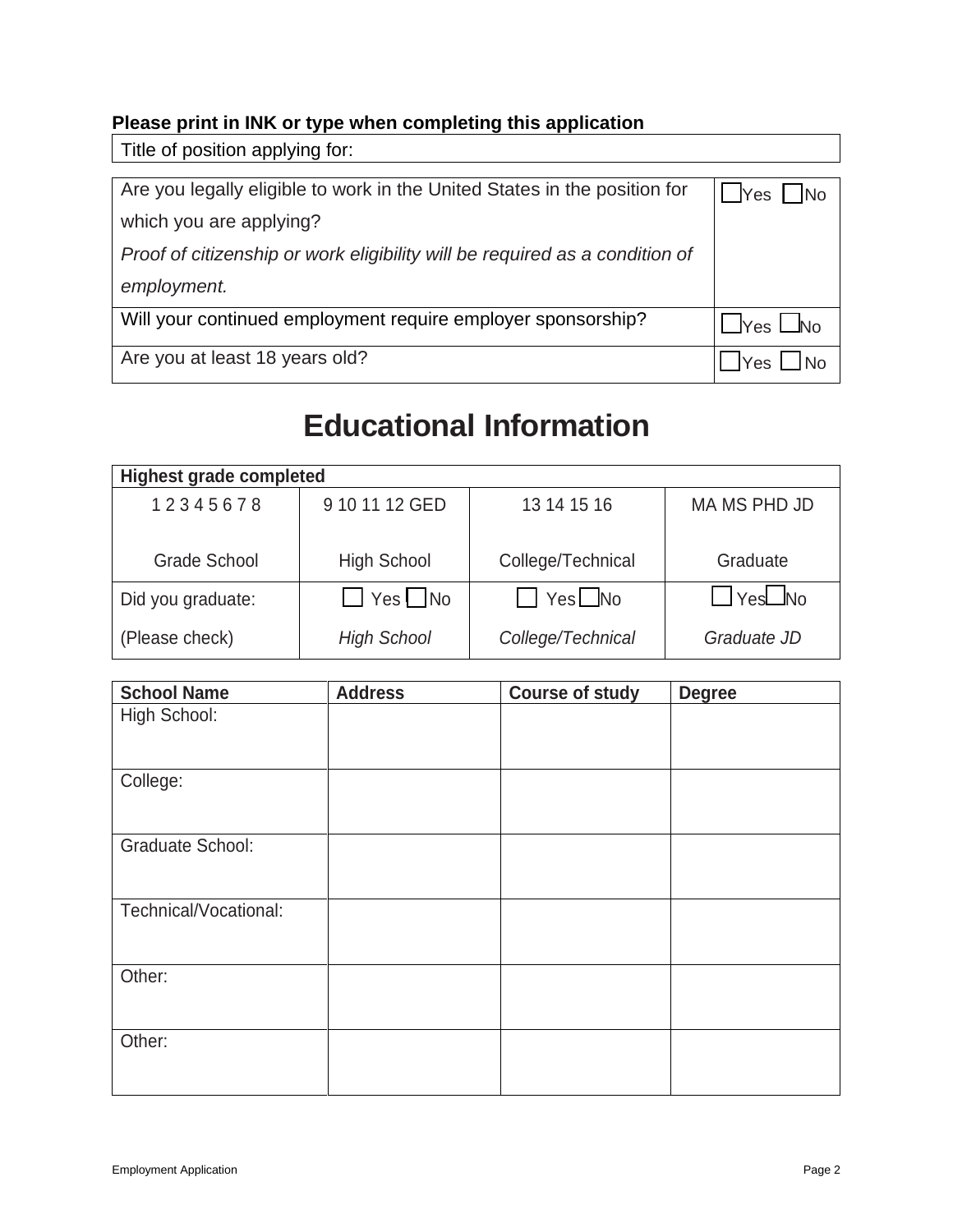List any other courses, seminars, workshops, or training you have that may provide you with skills related to this position:

List any current licenses, registrations, or certificates you possess which may be related to this position: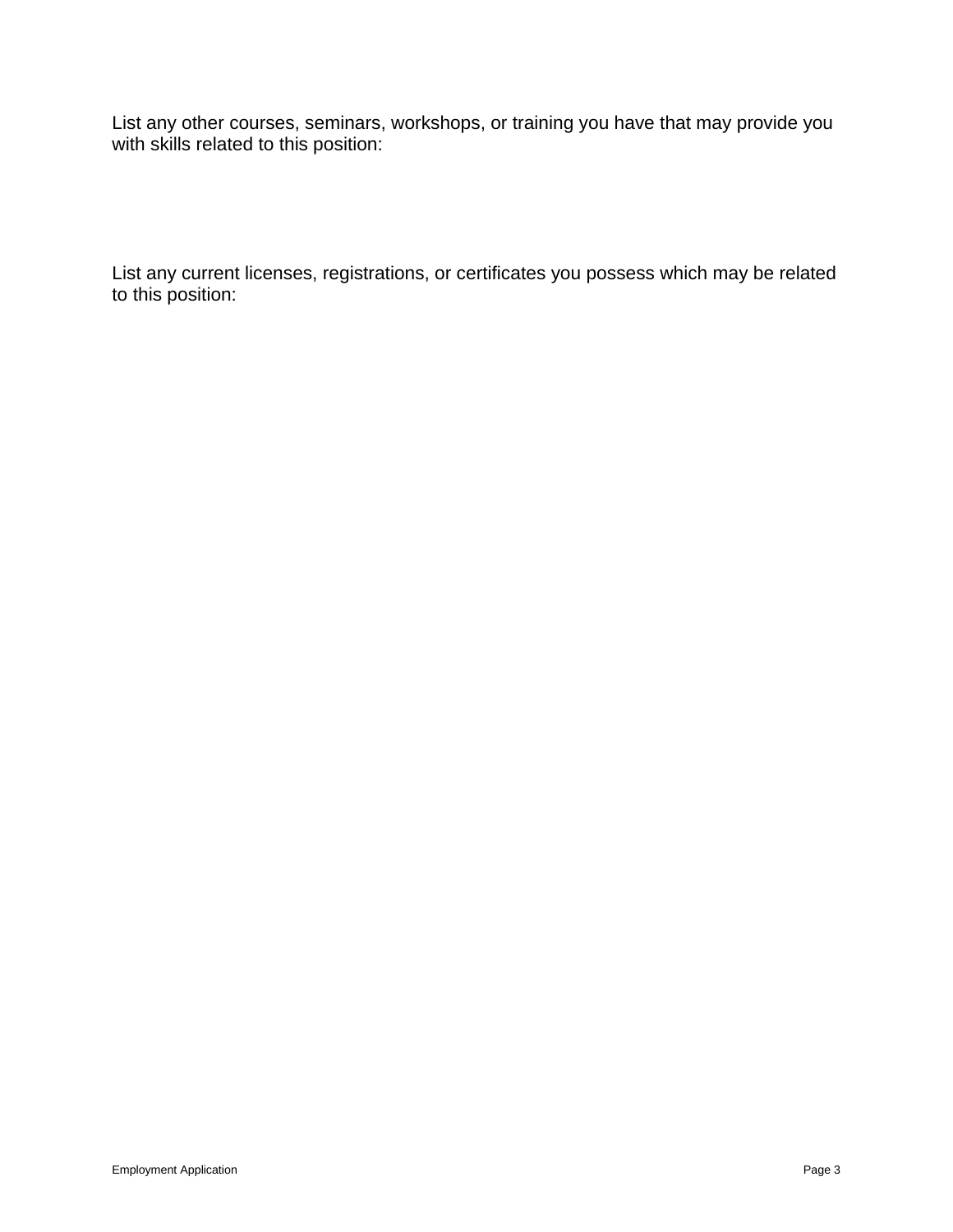# **Employment Experience**

List present or most recent employer first. Please note "see resume" is not an acceptable response for any entries on this application. Resumes will only be considered in addition to, but not in lieu of, this application. Please provide at least 5 years of relevant experience.

| Company                           | Name of last supervisor | Hrs./Week |
|-----------------------------------|-------------------------|-----------|
| <b>Address</b>                    | <b>Start Date</b>       |           |
| City, State, Zip                  | <b>End Date</b>         |           |
| <b>Phone Number</b>               | Last job title          |           |
| Reason for leaving (be specific): |                         |           |
| Describe your work in this job:   |                         |           |
| May we contact this employer?     | No<br>Yes               |           |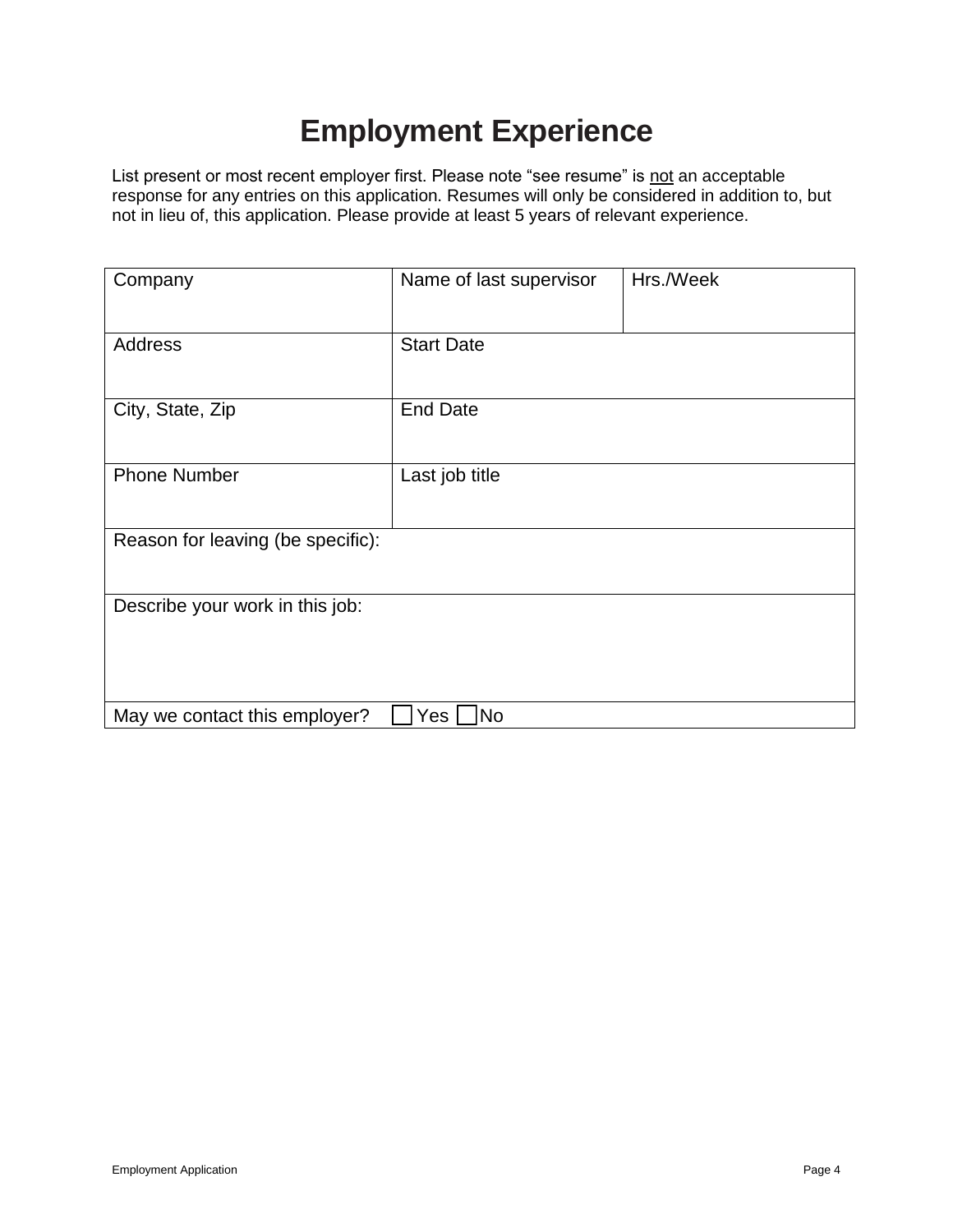| Company                           | Hrs./Week<br>Name of last supervisor |  |
|-----------------------------------|--------------------------------------|--|
| <b>Address</b>                    | <b>Start Date</b>                    |  |
| City, State, Zip                  | <b>End Date</b>                      |  |
| <b>Phone Number</b>               | Last job title                       |  |
| Reason for leaving (be specific): |                                      |  |
| Describe your work in this job:   |                                      |  |
| May we contact this employer?     | Yes<br><b>No</b>                     |  |

| Company                           | Name of last supervisor | Hrs./Week |
|-----------------------------------|-------------------------|-----------|
| <b>Address</b>                    | <b>Start Date</b>       |           |
| City, State, Zip                  | <b>End Date</b>         |           |
| <b>Phone Number</b>               | Last job title          |           |
| Reason for leaving (be specific): |                         |           |
| Describe your work in this job:   |                         |           |
| May we contact this employer?     | No<br>Yes               |           |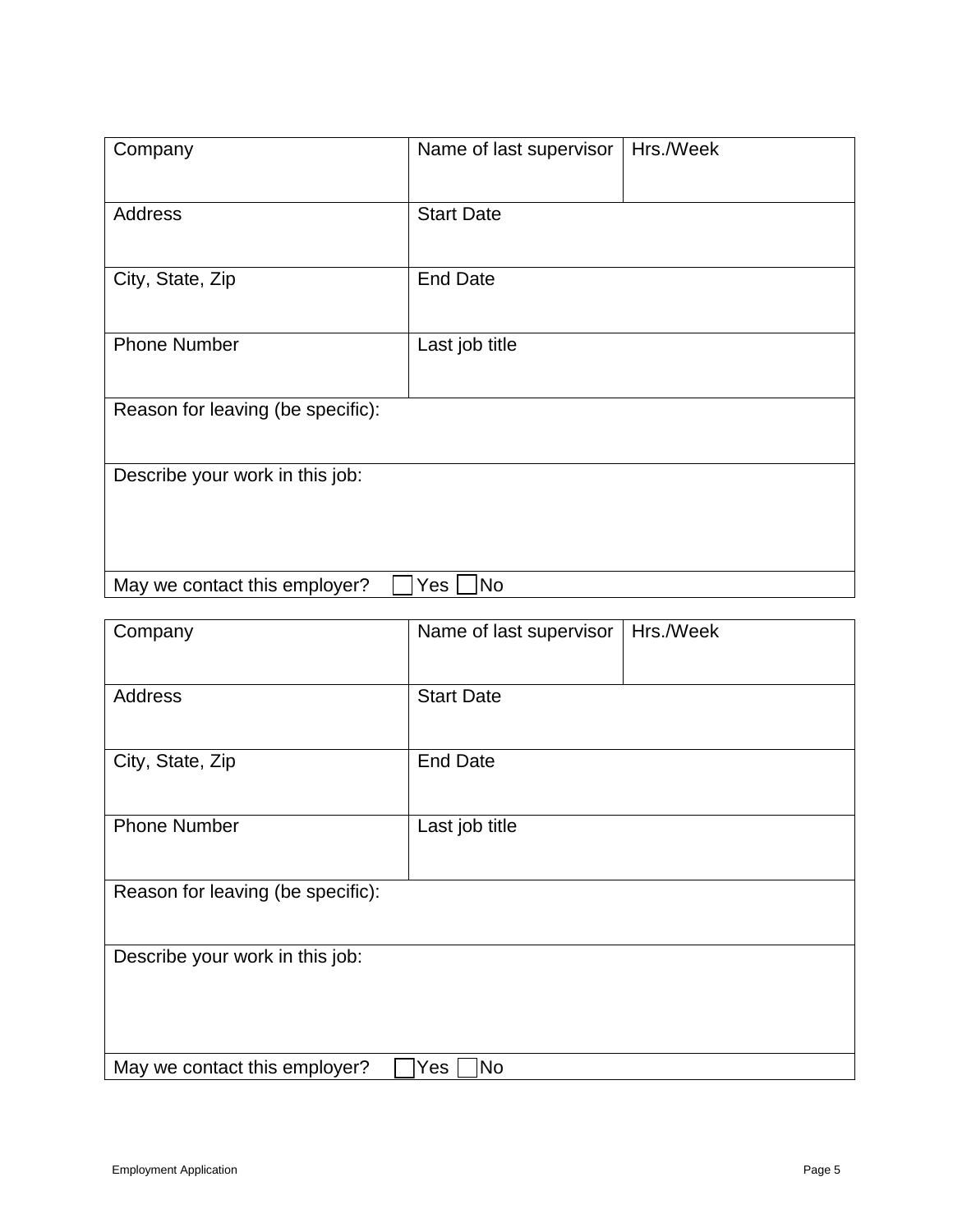| Company                           | Name of last supervisor | Hrs./Week |
|-----------------------------------|-------------------------|-----------|
| Address                           | <b>Start Date</b>       |           |
| City, State, Zip                  | <b>End Date</b>         |           |
| <b>Phone Number</b>               | Last job title          |           |
| Reason for leaving (be specific): |                         |           |
| Describe your work in this job:   |                         |           |
| May we contact this employer?     | No<br>Yes               |           |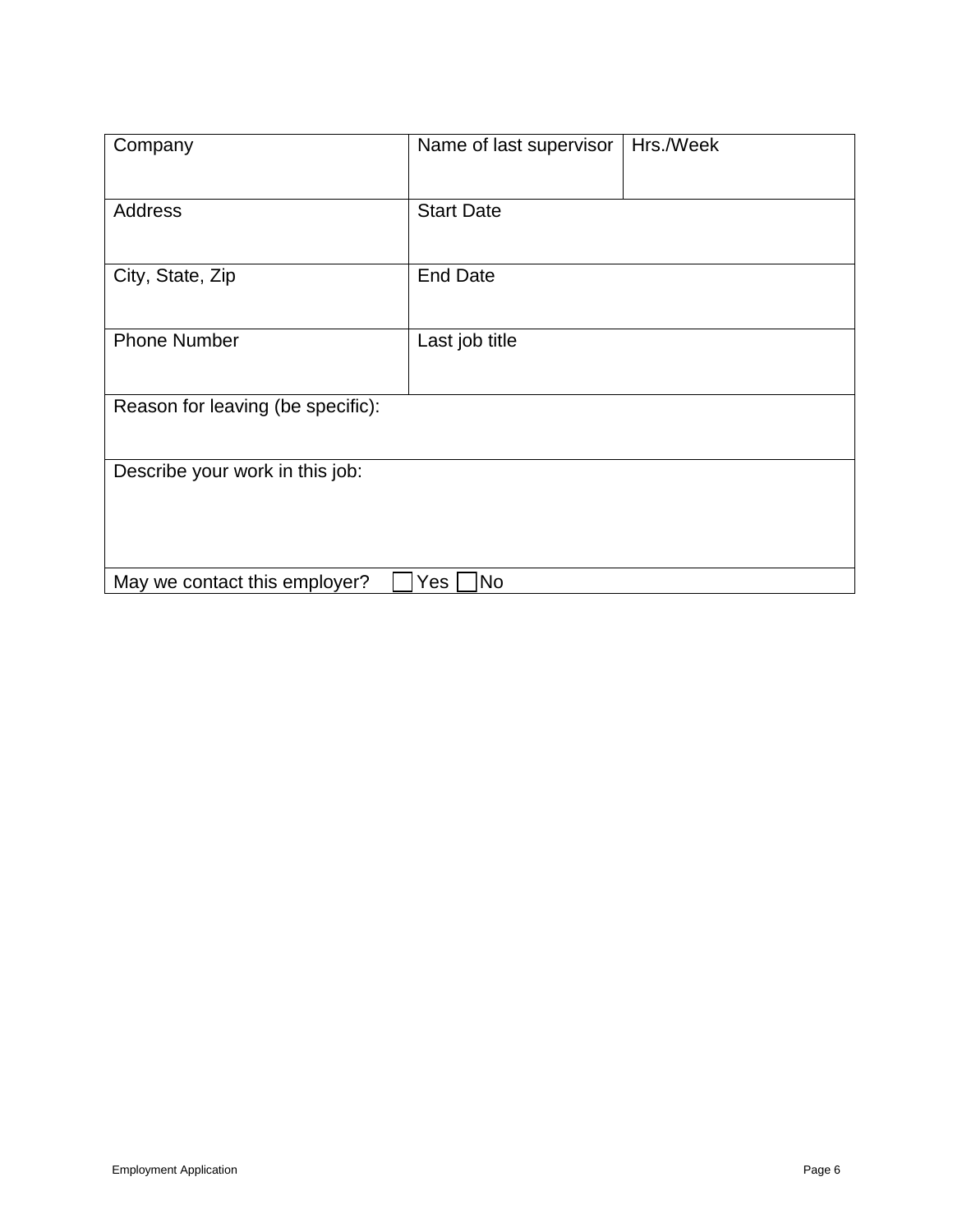# **Unpaid Experience**

Describe any unpaid or volunteer experience relevant to the position for which you are applying (you may exclude, if you wish, information which would reveal race, sex, religion, age, disability, or other protected status).

## **Military Experience**

Did you serve in the U.S. Armed Forces?  $\Box$  Yes  $\Box$  No

Describe your duties:

Do you wish to apply for Veterans' Preference points: Yes No

If you answered "yes," you must complete the enclosed application for Veterans' Preference points, and submit the application and required documentation to the City of Buffalo by the application deadline of the position for which you are applying.

## **Authorization**

I certify that all information I have provided in this application for employment is true and complete to the best of my knowledge. Any misrepresentation or omission of any fact in my application, resume or any other materials, or during any interviews, can be justification for refusal of employment, or if employed, will be grounds for dismissal, regardless of length of employment or when the misrepresentation or omission is discovered.

I acknowledge that I have received a copy of the job description summary for the position/s for which I am applying. I further acknowledge my understanding that employment with the City of Buffalo is "at will," and that employment may be terminated by either the City of Buffalo or me at any time, with or without notice.

With my signature below, I am providing the City of Buffalo authorization to verify all information I provided within this application packet, including contacting current or previous employers. However, I understand that if, in the Employment Experience section I have answered "No" to the question, "May we contact your current employer?", contact with my current employer will not be made without my specific authorization.

I have read the included Applicant Data Practices Advisory, and I further understand that criminal history checks may be conducted (after I have been selected for an interview, in the case of non-public safety positions) and that a conviction of a crime related to this position may result in my being rejected for this job opening. I also understand it is my responsibility to notify the City of Buffalo of any changes to information reported in this application for employment.

\_\_\_\_\_\_\_\_\_\_\_\_\_\_\_\_\_\_\_\_\_\_\_\_\_\_\_\_\_\_\_\_\_\_\_\_\_\_ \_\_\_\_\_\_\_\_\_\_\_\_\_\_\_\_\_\_\_\_\_\_\_

Signature **Date**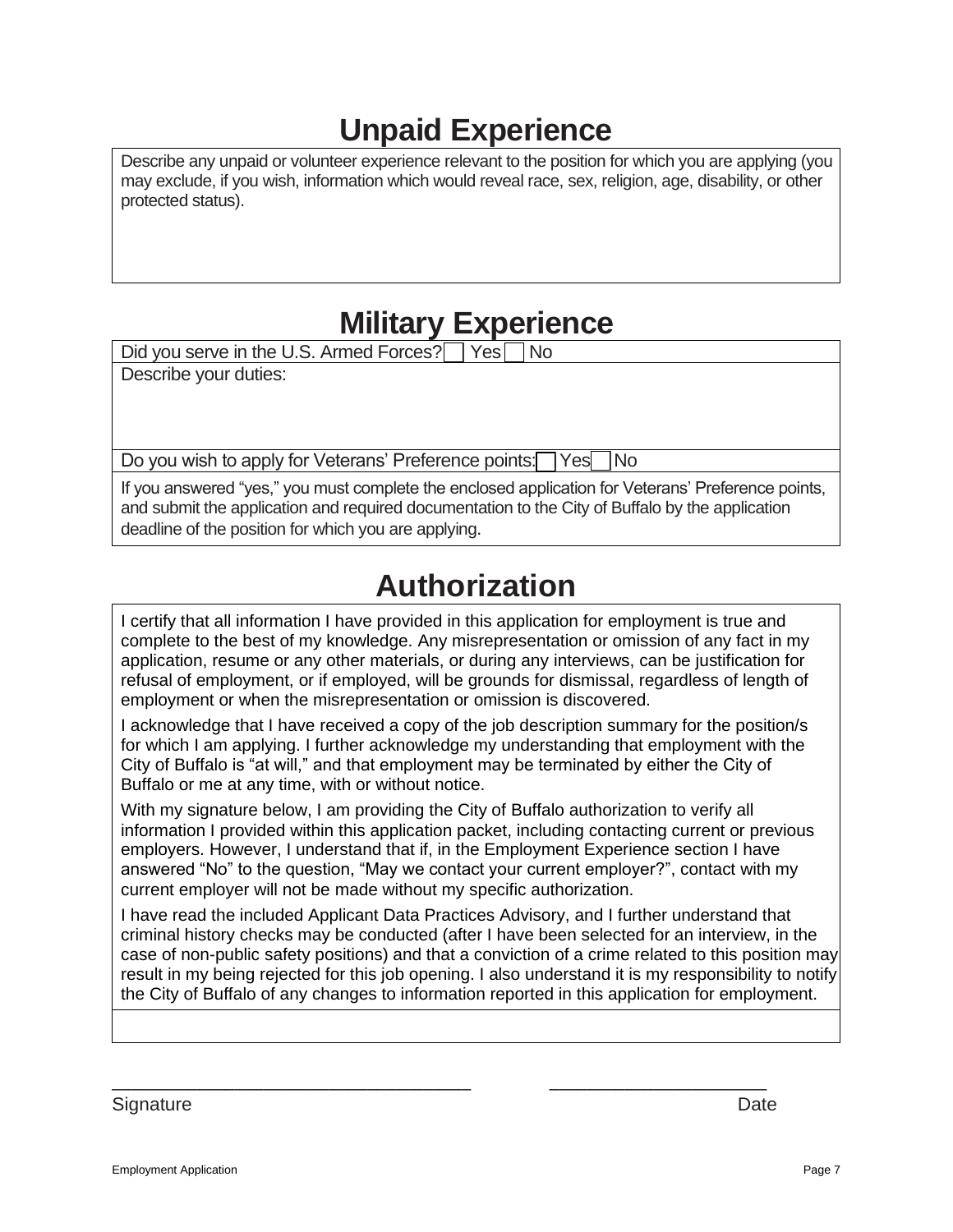## **Veterans' Preference**

**COMPLETE THIS FORM ONLY IF YOU ARE CLAIMING VETERANS' PREFERENCE**

**NOTE: VETERANS' PREFERENCE POINTS CANNOT BE CONSIDERED WITHOUT SUPPORTING DOCUMENTATION. ATTACH COPY OF "MEMBER COPY 4" VETERAN'S DD214, OR OTHER DOCUMENTATION VERIFYING SERVICE. DOCUMENTATION MUST BE RECEIVED BY THE APPLICATION DEADLINE OF THE POSTING IN ORDER TO BE CONSIDERED. (VETERAN IS DEFINED BY MINN. STAT. § 197.447)**

**You must submit a PHOTOCOPY of your "Member Copy 4" of your DD214 or other documentation verifying service to substantiate the services information requested on the form. Claims not accompanied by proper documentation will not be processed. For assistance in obtaining a copy of your "member Copy 4" of your DD214, or other documentation verifying service, contact your County Veterans' Service Office.**

The City of Buffalo operates under a point preference system, which awards points to qualified veterans to supplement their application. Ten (10) points are granted to non-disabled veterans on open competitive examinations; Fifteen (15) points are awarded if the veteran has a service connected compensable disability as certified by the U.S. Department of Veterans Affairs (USDVA).

To qualify for preference for a **competitive exam**, you must have earned a passing score and been separated under honorable conditions from any branch of the armed forces of the United States after having served on active duty for 181 consecutive days, **or** by reason of disability incurred while serving on active duty, **or** after having served

the full period called **or** ordered for federal, active duty **and** be a United States citizen or resident alien. Veteran's preference may be used by the surviving spouse of a deceased veteran, who died on active duty or as a result of active duty, and by the spouse of a disabled veteran who is unable to qualify because of the disability.

To qualify for preference on a **promotional exam**, a veteran must have earned a passing exam score and received a USDVA active duty service connected disability rating of 50% or more. For a promotional exam, a qualified disabled veteran is entitled to be granted five (5) points. Disabled veterans eligible for such preference may use the five points preference only for the first promotion after securing employment with the City of Buffalo.

Claims must be made on the form below and submitted with your application by the application deadline of the position for which you are applying. If the "Member Copy 4" DD214, or other documentation verifying service, is submitted to our office separate from this sheet, please attach a note with it indicating the position for which you are applying and your present address.

| (Last)<br>Name   | (First) | (MI)    |       | Position For Which You Applied |                                  |
|------------------|---------|---------|-------|--------------------------------|----------------------------------|
|                  |         |         |       | Closing Date:                  |                                  |
| Address (Street) | (City)  | (State) | (Zip) | <b>Phone Number</b>            | Are you a US Citizen or Resident |
|                  |         |         |       |                                | Alien?                           |
|                  |         |         |       |                                | INO<br><b>YES</b>                |

#### **VETERAN (10 points):**

("Member Copy 4" of DD214 or DD215, or other documentation verifying service, must be submitted to receive points) Honorably discharged veteran TVes No

#### **DISABLED VETERAN (15 points):**

("Member Copy 4" of DD214, or other documentation verifying service, and USDVA letter of disability rating decision of 10% or more must be submitted to receive points)

Percent of Disability:  $\frac{1}{2}$ %

Have you ever been promoted within the City of \_\_\_\_\_employment? The TNo

#### **SPOUSE OF DECEASED VETERAN (10 points or 15 if the veteran was disabled at time of death):**

("Member Copy 4" of DD214 or DD215, or other documentation verifying service, photocopy of marriage certificate, spouse's death certificate and proof veteran died on or as a result of active duty must be submitted to receive points. You are

ineligible to receive points if you have remarried or were divorced from the veteran).<br>Date of Death: Have you remarried? Have you remarried?  $\Box$  Yes  $\Box$  No

#### **SPOUSE OF DISABLED VETERAN (15 points):**

("Member Copy 4" of DD214 or DD215, or other documentation verifying service, and USDVA letter of disability rating decision of 10% or more must be submitted to receive points).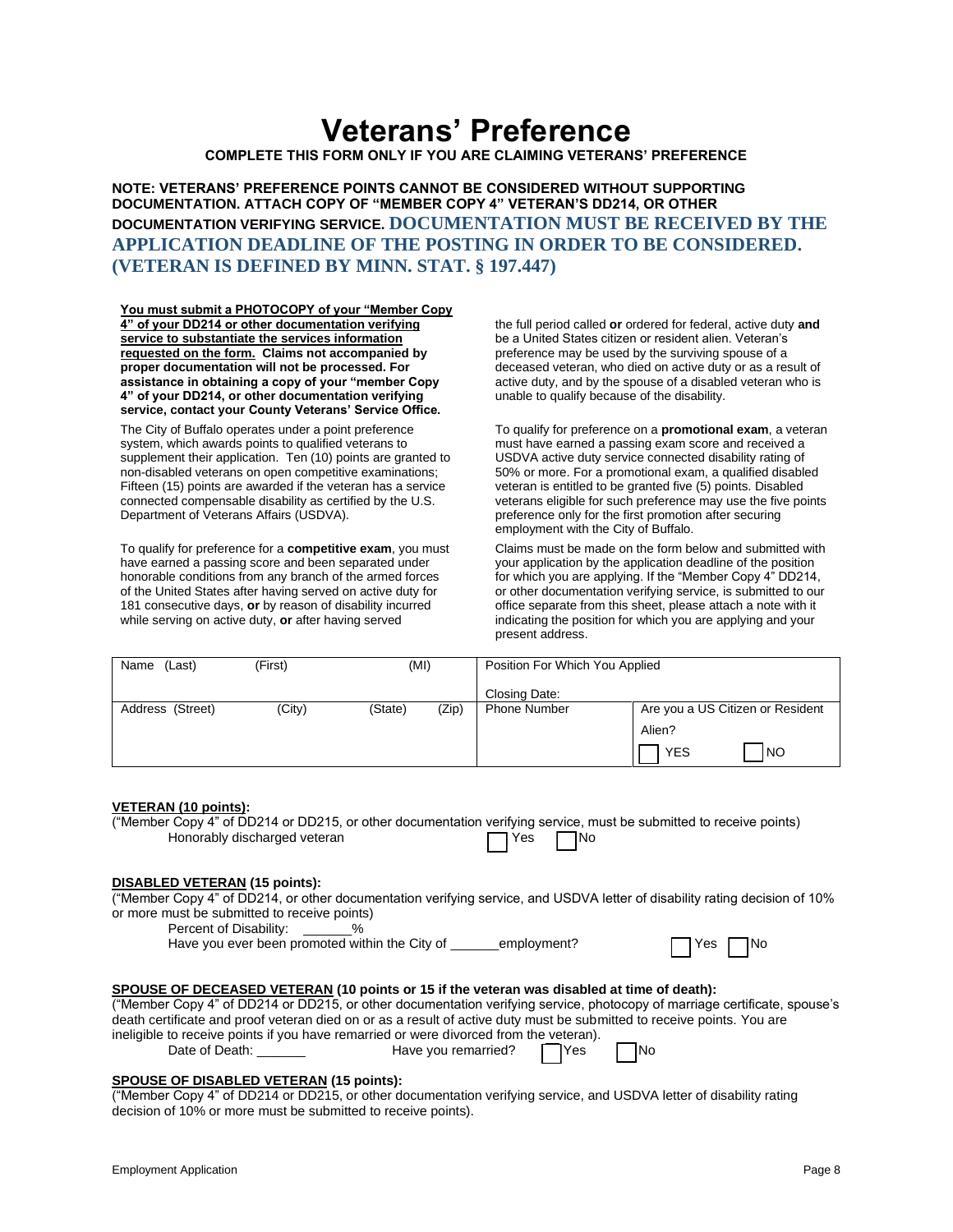How does Veteran's disability prevent performance of a stated job "requirement?" Due to the veteran's serviceconnected disability the veteran is unable to qualify for this position because (be specific):

*AFFID***AVIT: I hereby claim Veterans' Preference points for this examination and swear/affirm that the information given is true, complete, and correct to the best of my knowledge. I hereby acknowledge that I am responsible to obtain the required Veterans' Preference verification documents and submit them to the City of Buffalo by the required application deadline.**

 $\overline{\phantom{a}}$  , and the set of the set of the set of the set of the set of the set of the set of the set of the set of the set of the set of the set of the set of the set of the set of the set of the set of the set of the s

Signature Date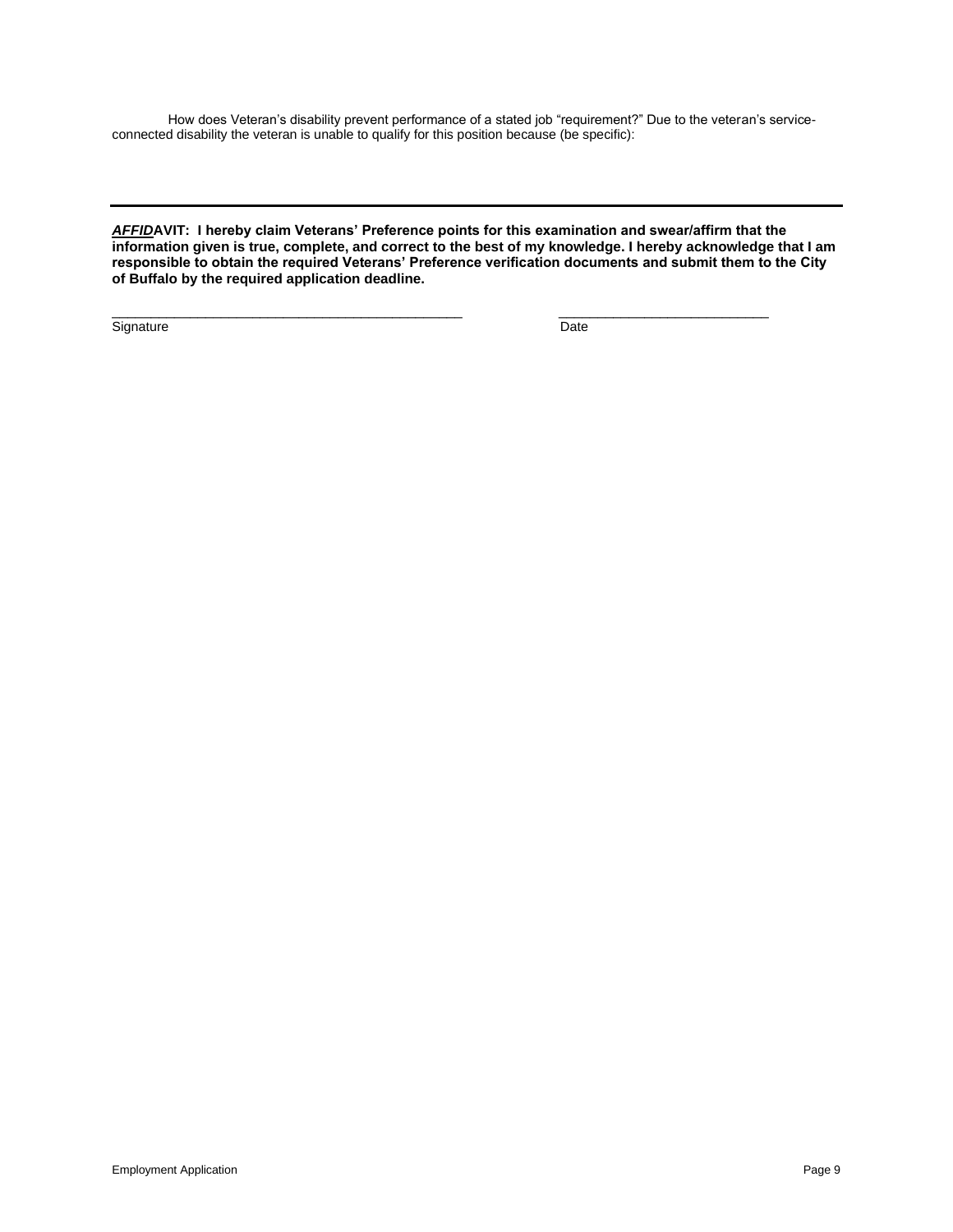## **Information Regarding Claiming Veterans' Preference**

Preference points are awarded to qualified veterans as defined by Minn. Stat. § 197.477, and to certain spouses of deceased or disabled veterans subject to the provision of Minn. Stat. §§ 197.447 and 197.455.

The veteran must:

- a) be a U.S. citizen or resident alien;
- b) have received a discharge under honorable conditions from any branch of the U.S. Armed Forces; AND have either:
	- i. served on active duty for at least 181 consecutive days, or
	- ii. have been discharged by reason of service connected disability, or
	- iii. have completed the minimum active duty requirement of federal law, as defined by CFR title 38, section 3.12a, i.e., having fulfilled the full period for which a person was called or ordered to active duty by the United States President, or
	- iv. certified service and verification of "veteran status" granted under U.S. PL 95- 202.

The information provided will be used to determine your eligibility for veterans' preference points. You are required to supply the following information:

1) Attach a copy of the "Member Copy 4" of your DD214 or DD215, or other documentation verifying service. This copy must state the nature of discharge, i.e., honorable, general, medical, under honorable conditions.

2) Disabled veterans must also supply a Military/United States Department of Veterans' Affairs Rating Decision that supports/verifies the fact that the injury was incurred while on, or as a result of, active-duty service. Disability incurred while on, or as a result of, active duty for training purposes does not qualify for disabled veteran preference per Minn. Stat. §§ 197.455 and 197.447.

3) A spouse of a deceased veteran, applying for preference points must supply their marriage certificate, the veteran's "Member Copy 4" DD214 or DD215, or other documentation verifying service, USDVA verification that veteran died on or as a result of active duty, a death certificate, verification of their marriage at the time of veteran's death, and that the spouse has not remarried.

Thank you for your military service and for your interest in employment with the City of Buffalo. Please contact Human Resources at 763-684-5424 or your local County Veterans' Service Office, if you have any questions regarding veterans' preference.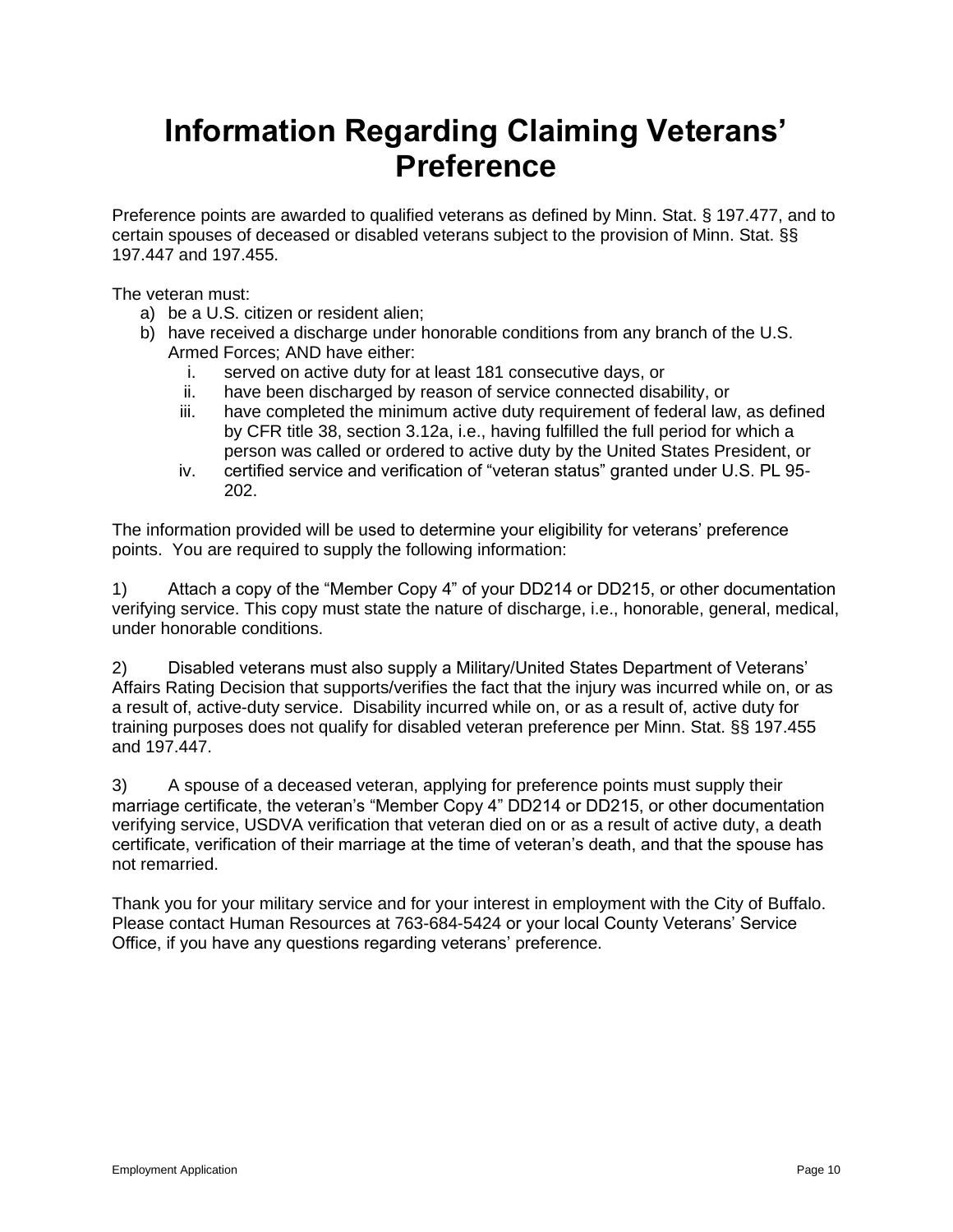# **Equal Employment Opportunity Information**

The information asked of you will be used to evaluate our overall efforts in reaching all segments of the population. The following information is VOLUNTARY and CONFIDENTIAL. This information is NOT A PART of the application file and is REMOVED from the application when received by our office. The City of Buffalo appreciates your cooperation in our efforts to ensure affirmative action and equal opportunity.

| Position(s) for which you are applying:                                                                                                                                                                                                                                                                                                   |
|-------------------------------------------------------------------------------------------------------------------------------------------------------------------------------------------------------------------------------------------------------------------------------------------------------------------------------------------|
| Gender: Entertainment of the state of the state of the state of the state of the state of the state of the state of the state of the state of the state of the state of the state of the state of the state of the state of th                                                                                                            |
| With which racial/ethnic group do you identify?                                                                                                                                                                                                                                                                                           |
| <b>Black or African American</b>                                                                                                                                                                                                                                                                                                          |
| Hispanic or Latino                                                                                                                                                                                                                                                                                                                        |
| American Indian or Alaskan Native through Tribunal affiliation or community                                                                                                                                                                                                                                                               |
| recognition                                                                                                                                                                                                                                                                                                                               |
| Caucasian/White                                                                                                                                                                                                                                                                                                                           |
| Asian                                                                                                                                                                                                                                                                                                                                     |
| Native Hawaiian or other Pacific Islander                                                                                                                                                                                                                                                                                                 |
| JTwo or more races                                                                                                                                                                                                                                                                                                                        |
| Disability status, defined as:                                                                                                                                                                                                                                                                                                            |
| 1) Has a physical or mental condition that substantially or materially limits a<br>major life activity (such as walking, talking, seeing, hearing, or learning).<br>2) Has a history of a disability (such as cancer that is in remission).<br>3) Is regarded as having such an impairment.<br>Do you claim disability status?   Yes   No |
|                                                                                                                                                                                                                                                                                                                                           |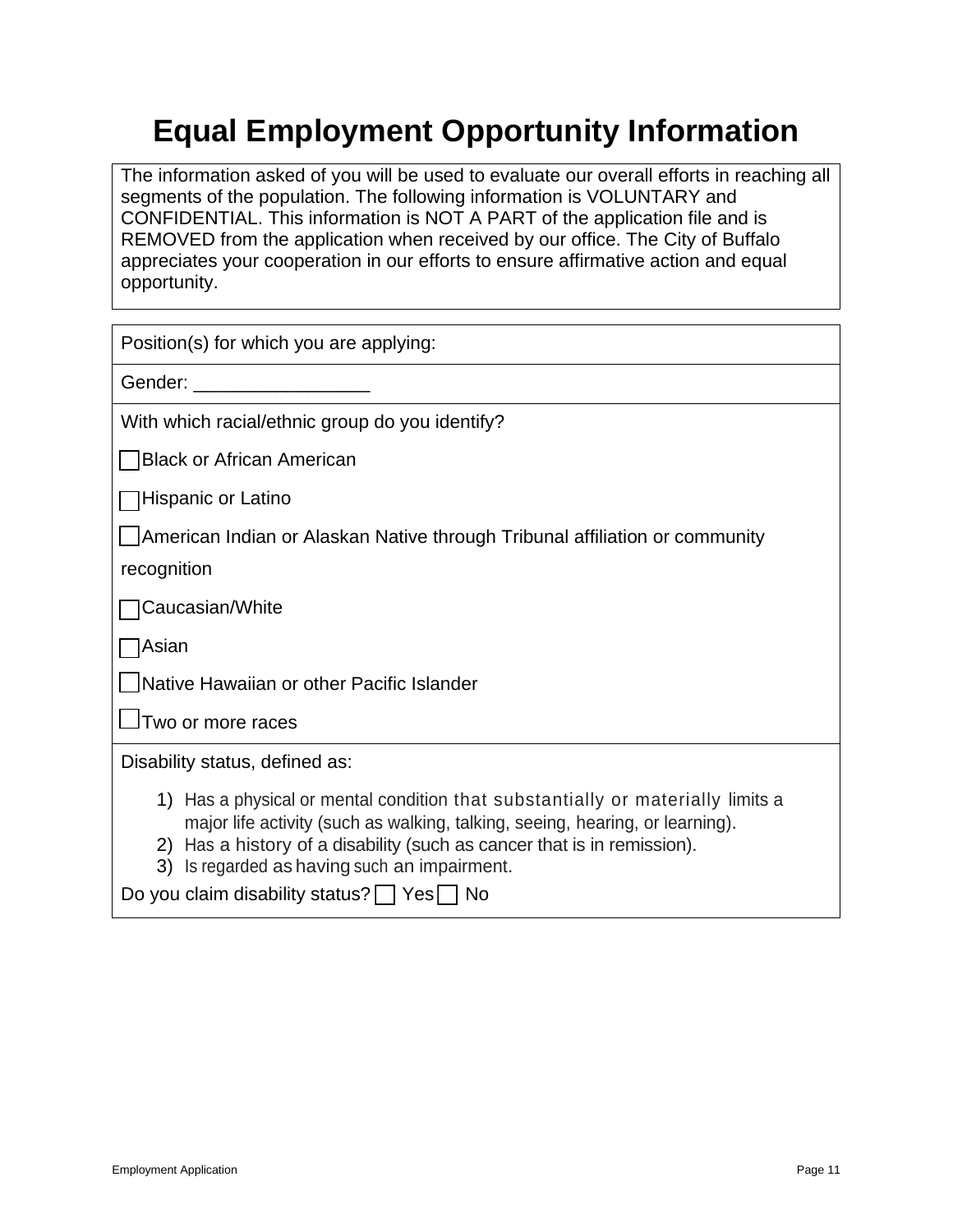# **Applicant Data Practices Advisory**

According to Minn. Stat. § 13.04, the City must advise you of the following. Purpose and intended use of the data:

The City collects this information for purposes of selecting a candidate for hire. Your data will be used to evaluate your skills and experience to determine whether you have the necessary qualifications for the position for which you are applying and for comparison with other applicants for the position. Your information will be shared with City staff and members of the City Council only to the extent necessary to make a hiring decision. Certain applicant data becomes public data if you are selected as a finalist for the position. See the General Information Sheet for more information. If you are not selected for a position, your data will be destroyed in accordance with the City's data retention policy. For public safety positions or in the event you are selected for hire, your data will be used to perform a criminal background check, including using the BCA's website.

Whether you may refuse or are legally required to supply this data: Application for employment as well as supplying any data in application for employment is voluntary.

Consequences arising from supplying or refusing to supply this data:

We take pride in hiring the best candidates, but we cannot do this without a complete application. Filling out the application is voluntary, and the more complete the application, the better your chances of conveying to the city you are the best candidate for the job. Except for explicitly optional requested information, refusal to provide a complete application may result in immediate disqualification from consideration for a position.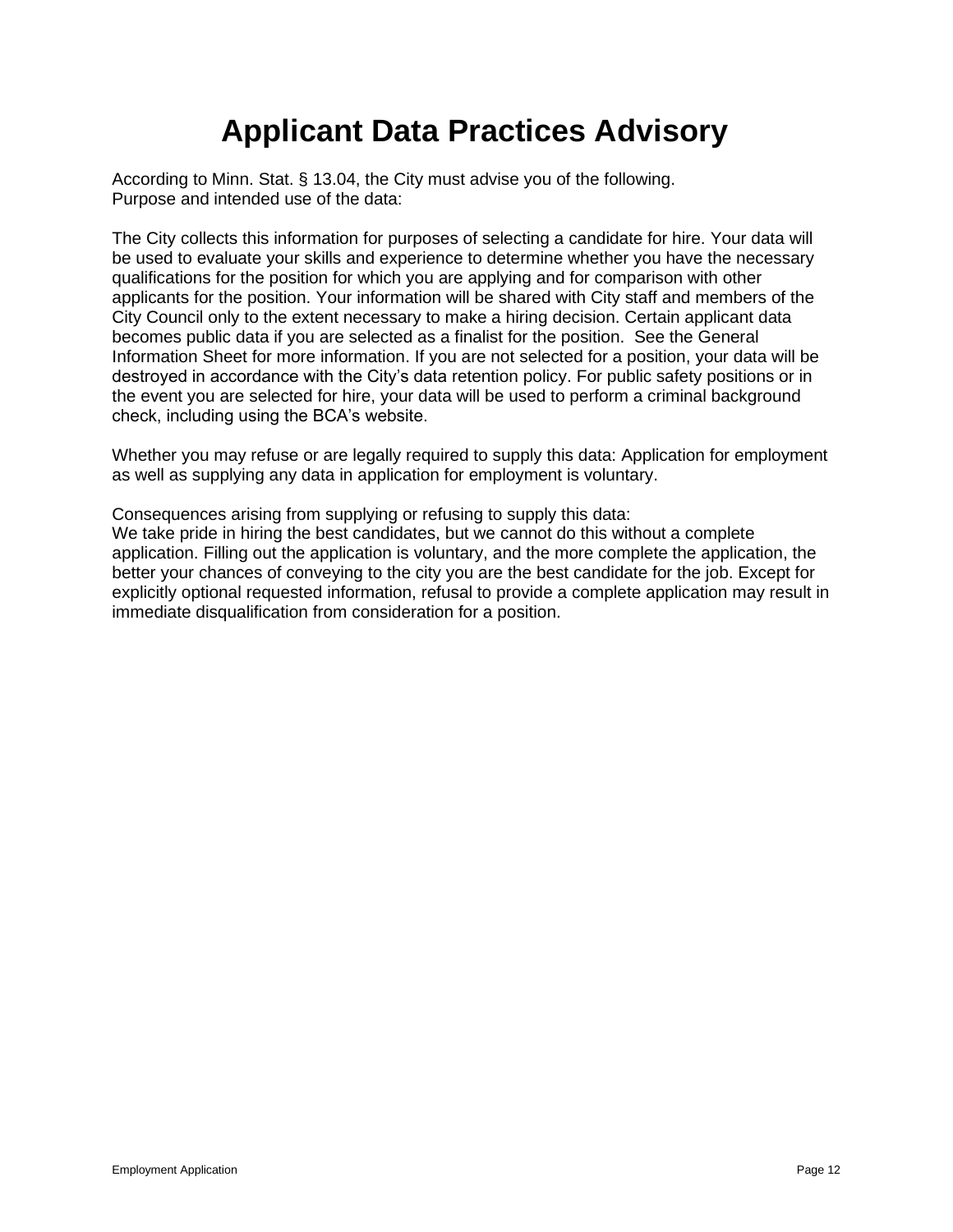## **GENERAL INFORMATION ON THE MINNESOTA GOVERNMENT DATA PRACTICES ACT FOR APPLICANTS, EMPLOYEES, AND VOLUNTEERS.**

The Minnesota Government Data Practices Act (Minn. Stat. §§ 13.01 – 13.90) includes two sections affecting applicants seeking employment with the City of Buffalo. First, under "Rights of Subjects of Data" (Minn. Stat. § 13.04), when an applicant is asked to provide information about him/herself, the City must advise you of:

- The purpose and intended use of the data;
- Whether you may refuse or are legally required to supply the requested data;
- Any known consequences arising from your supplying or refusing to supply the data; and
- The identity of other persons or organizations authorized by State of Federal law to receive the data you provide.

Second under "Personnel Data" (Minn. Stat. §13.43) the following data on you as an applicant for employment by a public agency is automatically public:

- Your veteran's status;
- Your job history;
- Your education and training;
- Your relevant test scores;
- Your rank on our eligibility list; and
- Work availability.

As an applicant, your name is considered private until you are certified as eligible for appointment to a position or are considered by the appointing authority to be a finalist for a position in public employment.

If you are hired, the following additional data about you will be considered public information:

- Your name;
- Your employee identification number (which is not your Social Security number);
- Your actual gross salary, contract fees, salary range, and actual gross pension;
- The value and nature of employer paid benefits;
- The basis for and the amount of any added remuneration, including expense reimbursement, in addition to your salary;
- You job title, bargaining unit (if applicable) and job description;
- The dates of your first and last employment with us;
- The status of any written complaints or charges against you while you work for the City of Buffalo, regardless whether or not they have resulted in disciplinary action, the final disposition of any disciplinary action and supporting documentation;
- You work location and work telephone number;